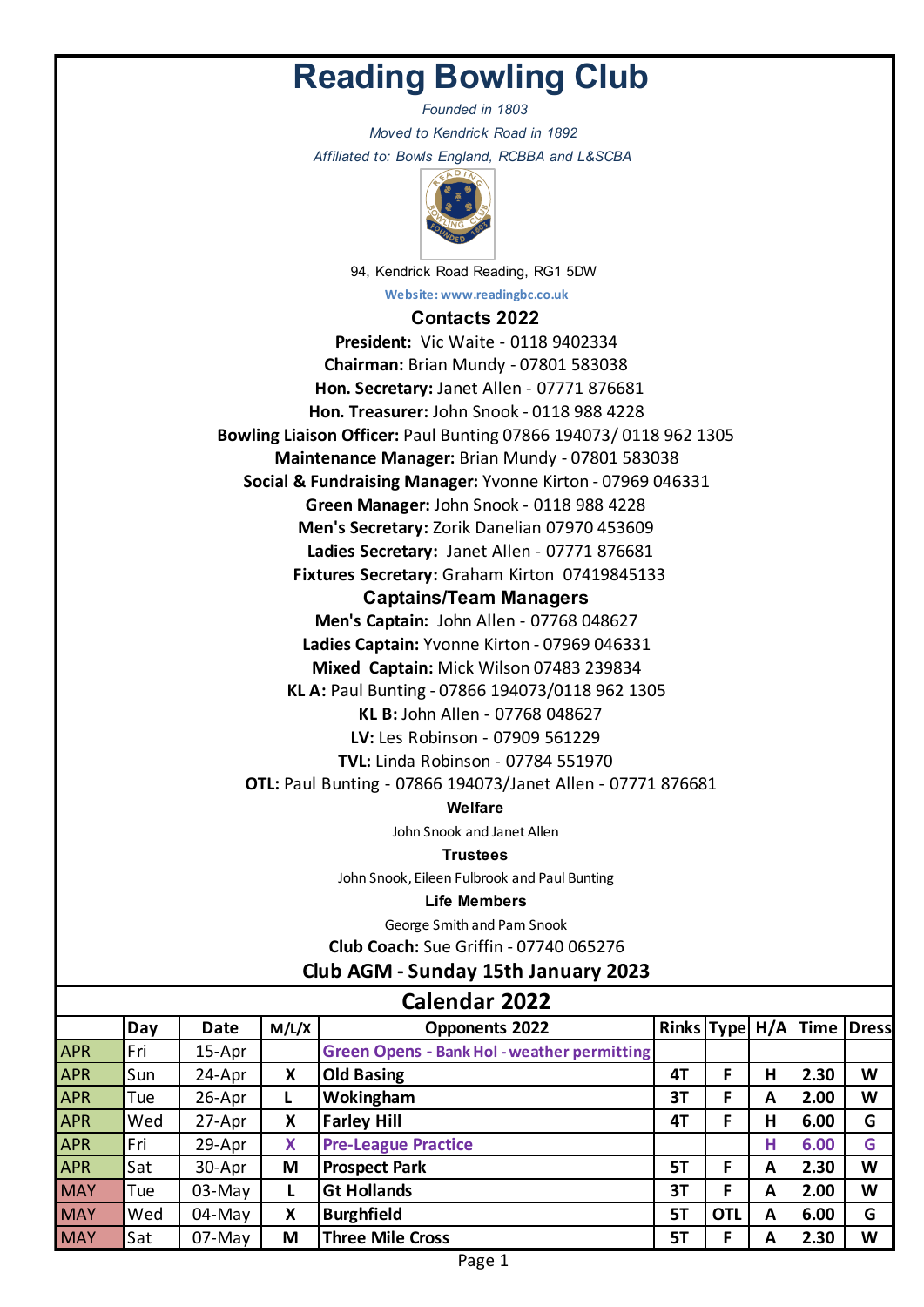| <b>MAY</b> | Tue | 10-May     | L | <b>Thatcham</b>                    | 3T        | F          | н | 2.30 | W |
|------------|-----|------------|---|------------------------------------|-----------|------------|---|------|---|
| <b>MAY</b> | Tue | 10-May     | M | A v Royal Household                | 4R        | <b>KL</b>  | Н | 6.15 | G |
| <b>MAY</b> | Tue | 10-May     | M | <b>B</b> v Windsor & Eton          | 4R        | <b>KL</b>  | A | 6.15 | G |
| <b>MAY</b> | Thu | 12-May     | L | <b>Wokingham Acorns</b>            | 3T        | <b>TVL</b> | A | 2.00 | G |
| <b>MAY</b> | Fri | 13-May     | M | <b>LVA v Reading LVB</b>           | 3T        | LV         | н | 2:30 | G |
| <b>MAY</b> | Sat | 14-May     | X | Goring                             | 3T        | <b>OTL</b> | A | 2.30 | W |
| <b>MAY</b> | Sun | 15-May     | X | Yateley                            | 5T        | F          | A | 2.30 | W |
| <b>MAY</b> | Mon | 16-May     | M | LVB v Wokingham B                  | 3T        | LV         | Н | 2:30 | G |
| <b>MAY</b> | Tue | 17-May     | L | <b>Suttons</b>                     | 3T        | F          | Н | 2.30 | W |
| <b>MAY</b> | Tue | 17-May     | M | A v Wokingham A                    | 4R        | <b>KL</b>  | A | 6.15 | G |
| <b>MAY</b> | Tue | 17-May     | M | <b>B</b> v Wokingham B             | 4R        | <b>KL</b>  | н | 6.15 | G |
| <b>MAY</b> | Wed | 18-May     | X | <b>Tilehurst</b>                   | 4/5T      | F          | н | 6.00 | G |
| <b>MAY</b> | Thu | 19-May     | L | <b>Desborough Bluebells</b>        | 3T        | <b>TVL</b> | A | 2.00 | G |
| <b>MAY</b> | Fri | 20-May     | M | <b>LVA v Great Hollands</b>        | 3T        | LV         | A | 1.45 | G |
| <b>MAY</b> | Sun | 22-May     | X | Pangbourne                         | 4T        | <b>OTL</b> | A | 2.30 | W |
| <b>MAY</b> | Mon | 23-May     | M | LVB v Gt Hollands B                | 3T        | LV         | н | 2:30 | G |
| <b>MAY</b> | Tue | 24-May     | L | <b>Tilehurst</b>                   | 3T        | F          | Н | 2.30 | W |
| <b>MAY</b> | Tue | 24-May     | M | A v Suttons A                      | 4R        | <b>KL</b>  | A | 6.15 | G |
| <b>MAY</b> | Tue | 24-May     | M | <b>B</b> v Suttons B               | 4R        | <b>KL</b>  | н | 6.15 | G |
| <b>MAY</b> | Wed | 25-May     | X | Wargrave                           | 4T        | F          | A | 5.30 | G |
| <b>MAY</b> | Thu | 26-May     | L | <b>Tilehurst Blue</b>              | 3T        | <b>TVL</b> | Н | 2.30 | G |
| <b>MAY</b> | Fri | 27-May     | M | LVA v Wokingham B                  | 3T        | LV         | A | 1.45 | G |
| <b>MAY</b> | Fri | 27-May     |   | <b>Club Competitions R1 starts</b> |           |            |   |      |   |
| <b>MAY</b> | Sat | 28-May     |   | <b>Bowls Promotion Day</b>         |           |            |   | 12pm |   |
| <b>MAY</b> | Sun | 29-May     | X | <b>Oakley</b>                      | 4R/5T     | F          | н | 2.30 | W |
| <b>MAY</b> | Mon | 30-May     |   | <b>County Senior Fours</b>         |           | <b>GOL</b> |   | 6.00 |   |
| <b>MAY</b> | Mon | 30-May     | M | LVA v Woodley A                    | 3T        | LV         | н | 2:30 | G |
| <b>MAY</b> | Tue | 31-May     | Г | <b>Woodley</b>                     | 3T        | F          | H | 2.30 | W |
| <b>MAY</b> | Tue | 31-May     | M | A v Bracknell                      | 4R        | <b>KL</b>  | н | 6.15 | G |
| <b>MAY</b> | Tue | 31-May     | M | <b>B</b> v Maiden Erlegh           | 4R        | <b>KL</b>  | A | 6.15 | G |
| JUN        | Wed | $01$ -Jun  | X | <b>Farley Hill</b>                 | 4T        | F.         | A | 6.00 | G |
| <b>JUN</b> | Thu | 02-Jun     | M | LVB v Maiden Erlegh B              | 3T        | LV         | A | 1:45 | G |
| <b>JUN</b> | Thu | 02-Jun     |   | <b>Bank Holiday</b>                |           |            |   |      |   |
| <b>JUN</b> | Fri | 03-Jun     |   | <b>Bank Holiday</b>                |           |            |   |      |   |
| <b>JUN</b> | Mon | 06-Jun     | M | LVB v Woodley A                    | 3T        | LV         | н | 2:30 | G |
| <b>JUN</b> | Tue | 07-Jun     | M | A v Desborough                     | 4R        | <b>KL</b>  | A | 6.15 | G |
| <b>JUN</b> | Tue | 07-Jun     | M | <b>B v Great Hollands</b>          | 4R        | <b>KL</b>  | н | 6.15 | G |
| <b>JUN</b> | Thu | 09-Jun     | L | <b>Maidenhead Town</b>             | 3T        | <b>TVL</b> | Н | 2.30 | G |
| <b>JUN</b> | Fri | $10$ -Jun  | M | <b>LVA v Hurst</b>                 | 3T        | LV         | A | 1.45 | G |
| <b>JUN</b> | Sat | $11$ -Jun  | M | <b>Tilehurst</b>                   | <b>5R</b> | F          | н | 2.30 | W |
| <b>JUN</b> | Sun | $12$ -Jun  | X | <b>Burghfield</b>                  | 5T        | <b>OTL</b> | н | 2.30 | W |
| <b>JUN</b> | Tue | 14-Jun     | L | Prospect Park & Royal Household    | 2T        | F          | Н | 2.30 | W |
| <b>JUN</b> | Tue | 14-Jun     | M | A v Caversham A                    | 4R        | <b>KL</b>  | A | 6.15 | G |
| <b>JUN</b> | Tue | 14-Jun     | M | <b>B</b> v TMX                     | 4R        | <b>KL</b>  | н | 6.15 | G |
| <b>JUN</b> | Wed | $15 - Jun$ | M | <b>Windsor Great Park</b>          | 4T        | F          | A | 6.00 | G |
| <b>JUN</b> | Thu | $16$ -Jun  | Г | <b>Suttons</b>                     | 3T        | <b>TVL</b> | Н | 2.30 | G |
| <b>JUN</b> | Thu | $16$ -Jun  | M | LVA v Maiden Erlegh B              | 3T        | LV         | A | 1.45 | G |
| <b>JUN</b> | Fri | $17 - Jun$ | M | <b>LVB v Bracknell B</b>           | 3T        | LV         | н | 2:30 | G |
| <b>JUN</b> | Sat | 18-Jun     | X | <b>Maidenhead Town</b>             | 5T        | F          | A | 2.00 | W |
| <b>JUN</b> | Sun | 19-Jun     | X | Pangbourne                         | 4T        | <b>OTL</b> | Н | 2.30 | W |
| <b>JUN</b> | Mon | $20$ -Jun  | M | LVA v Bracknell B                  | 3T        | LV         | H | 2:30 | G |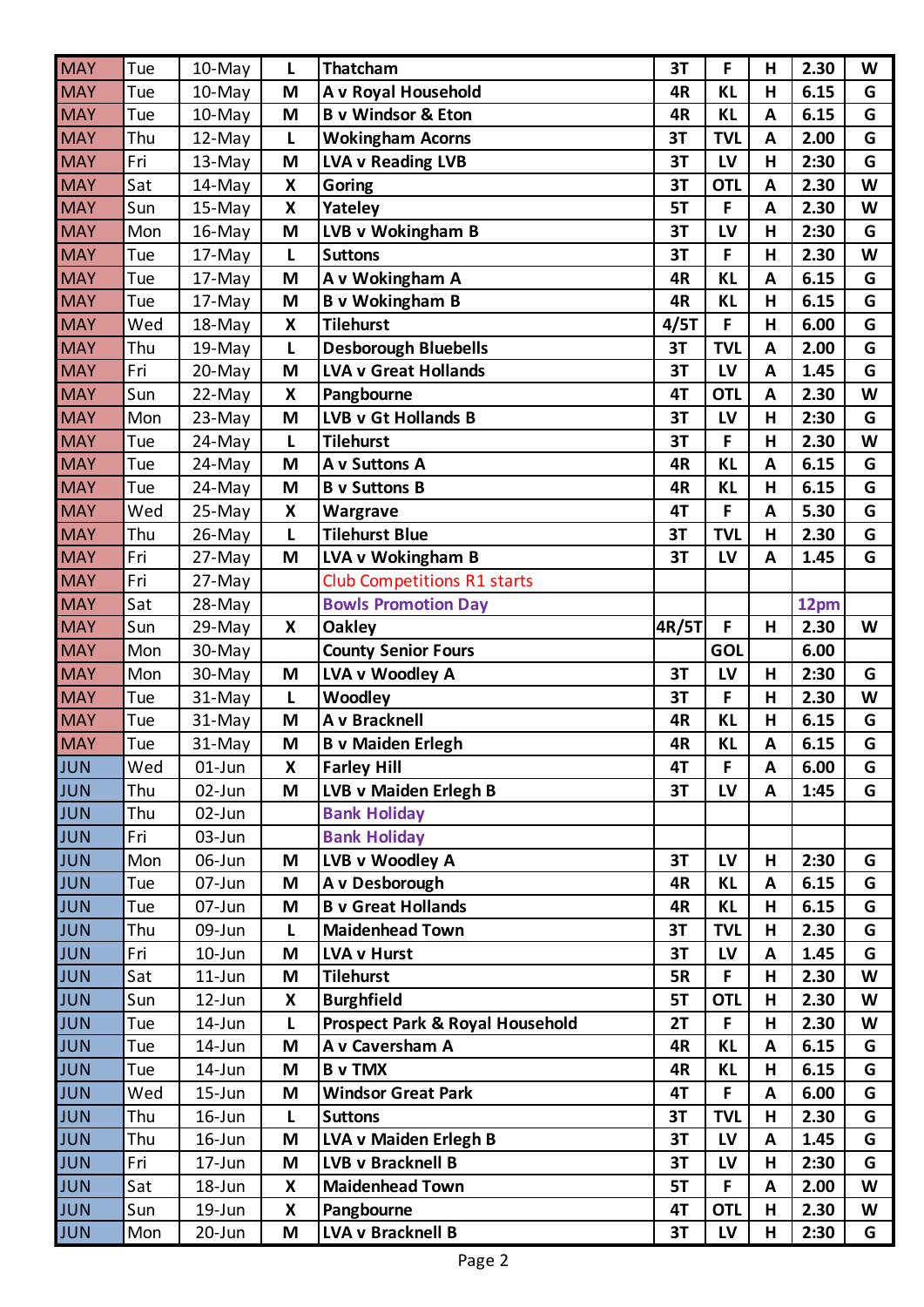| JUN        | Tue | $21$ -Jun  | L | <b>Farley Hill</b>                                            | 3T        | F          | A | 2.30 | W |
|------------|-----|------------|---|---------------------------------------------------------------|-----------|------------|---|------|---|
| <b>JUN</b> | Tue | $21$ -Jun  | M | A v Maidenhead Town A                                         | 4R        | <b>KL</b>  | H | 6.15 | G |
| <b>JUN</b> | Tue | $21$ -Jun  | M | <b>B v Maidenhead Thicket</b>                                 | 4R        | <b>KL</b>  | A | 6.15 | G |
| <b>JUN</b> | Wed | 22-Jun     | X | <b>Shiplake</b>                                               | 5T        | <b>OTL</b> | Н | 6.30 | G |
| <b>JUN</b> | Thu | $23 - Jun$ | Г | Caversham                                                     | 3T        | <b>TVL</b> | A | 2.30 | G |
| <b>JUN</b> | Fri | 24-Jun     | M | LVB v Hurst                                                   | 3T        | LV         | A | 1.45 | G |
| <b>JUN</b> | Sat | $25 - Jun$ | M | <b>Suttons (Dave Fulbrook Cup)</b>                            | 3/4T      | F          | Н | 2.30 | W |
| <b>JUN</b> | Mon | 27-Jun     | M | <b>LVB v Reading LVA</b>                                      | 3T        | LV         | H | 2:30 | G |
| <b>JUN</b> | Tue | 28-Jun     | Г | <b>Maiden Erlegh</b>                                          | 3T        | F          | н | 2.30 | W |
| <b>JUN</b> | Tue | 28-Jun     | M | A v Royal Household                                           | 4R        | <b>KL</b>  | A | 6.15 | G |
| <b>JUN</b> | Tue | 28-Jun     | M | <b>B</b> v Windsor & Eton                                     | 4R        | <b>KL</b>  | Н | 6.15 | G |
| <b>JUN</b> | Thu | 30-Jun     | Г | <b>Wokingham Acorns</b>                                       | 3T        | <b>TVL</b> | н | 2.30 | G |
| <b>JUL</b> | Fri | $01$ -Jul  |   | Deadline for R1 of 'play by' date Club Comps - Round-2 starts |           |            |   |      |   |
| <b>JUL</b> | Fri | $01$ -Jul  | L | Club C Ladies Drawn Pairs r 1                                 |           |            |   |      |   |
| <b>JUL</b> | Sun | $03$ -Jul  | X | Twyford                                                       | 3/4T      | F          | A | 2.30 | W |
| JUL        | Mon | 04-Jul     | M | LVA v Gt Hollands B                                           | 3T        | LV         | Н | 2:30 | G |
| <b>JUL</b> | Tue | $05$ -Jul  | Г | <b>Suttons</b>                                                | 3T        | F          | A | 2.00 | W |
| JUL        | Tue | $05$ -Jul  | M | A v Wokingham A                                               | 4R        | <b>KL</b>  | Н | 6.15 | G |
| <b>JUL</b> | Tue | $05$ -Jul  | M | <b>B</b> v Wokingham B                                        | 4R        | <b>KL</b>  | A | 6.15 | G |
| JUL        | Wed | 06-Jul     | M | <b>Three Mile Cross</b>                                       | 5T        | F          | H | 6.30 | G |
| <b>JUL</b> | Thu | 07-Jul     | Г | <b>Desborough Bluebells</b>                                   | 3T        | <b>TVL</b> | н | 2.30 | G |
| <b>JUL</b> | Fri | 08-Jul     | X | <b>Club C Mixed Pairs r1</b>                                  |           |            |   |      |   |
| <b>JUL</b> | Fri | 08-Jul     | M | LVB v Wokingham B                                             | 3T        | LV         | A | 1.45 | G |
| JUL        | Sat | 09-Jul     | X | <b>Berkshire VPs</b>                                          | <b>5R</b> | F          | H | 2.30 | W |
| <b>JUL</b> | Sun | $10$ -Jul  | X | <b>Maidenhead Thicket</b>                                     | 5T        | F          | н | 2.30 | W |
| <b>JUL</b> | Mon | $11$ -Jul  | M | LVA v Wokingham B                                             | 3T        | LV         | Н | 2:30 | G |
| <b>JUL</b> | Tue | $12$ -Jul  | Г | <b>Royal Household</b>                                        | 3T        | F          | A | 2.30 | W |
| JUL        | Tue | 12-Jul     | M | A v Suttons A                                                 | 4R        | <b>KL</b>  | Н | 6.15 | G |
| <b>JUL</b> | Tue | $12$ -Jul  | M | <b>B</b> v Suttons B                                          | 4R        | <b>KL</b>  | A | 6.15 | G |
| JUL        | Thu | $14$ -Jul  |   | <b>Tilehurst Blue</b>                                         | 3T        | <b>TVL</b> | A | 2.00 | G |
| JUL        | Fri | $15$ -Jul  | M | <b>LVB v Great Hollands</b>                                   | 3T        | LV         | A | 1.45 | G |
| <b>JUL</b> | Sat | $16$ -Jul  | X | Wokingham                                                     | 5T        | F          | H | 2.30 | W |
| <b>JUL</b> | Sun | $17 -$ Jul | X | Goring                                                        | 4/5T      | <b>OTL</b> | H | 2.30 | W |
| <b>JUL</b> | Mon | $18 -$ Jul | M | LVB v Maiden Erlegh B                                         | 3T        | LV         | н | 2:30 | G |
| <b>JUL</b> | Tue | $19$ -Jul  | L | <b>Wargrave</b>                                               | 3T        | F.         | Н | 2.30 | W |
| <b>JUL</b> | Tue | $19$ -Jul  | M | A v Bracknell                                                 | 4R        | <b>KL</b>  | A | 6.15 | G |
| <b>JUL</b> | Tue | $19$ -Jul  | M | <b>B v Maiden Erlegh</b>                                      | 4R        | <b>KL</b>  | H | 6.15 | G |
| <b>JUL</b> | Wed | $20 -$ Jul | X | <b>Palmer Park</b>                                            | 5T        | <b>OTL</b> | A | 6.15 | G |
| <b>JUL</b> | Thu | $21-Jul$   | L | <b>Grt Hollands Linnets</b>                                   | 3T        | <b>TVL</b> | н | 2.30 | G |
| <b>JUL</b> | Fri | 22-Jul     | M | LVA v Woodley A                                               | 3T        | LV         | A | 1.45 | G |
| <b>JUL</b> | Sat | $23$ -Jul  | X | <b>President v Captain Match</b>                              |           |            |   |      |   |
| <b>JUL</b> | Sun | 24-Jul     | X | <b>Hurst</b>                                                  | 4/5T      | <b>OTL</b> | H | 2.30 | W |
| <b>JUL</b> | Mon | $25 -$ Jul | M | <b>LVA v Hurst</b>                                            | 3T        | LV         | Н | 2:30 | G |
| <b>JUL</b> | Tue | $26$ -Jul  | L | Pangbourne                                                    | 3T        | F          | Н | 2.30 | W |
| <b>JUL</b> | Tue | $26$ -Jul  | M | A v Desborough                                                | 4R        | <b>KL</b>  | H | 6.15 | G |
| <b>JUL</b> | Tue | $26$ -Jul  | M | <b>B v Great Hollands</b>                                     | 4R        | <b>KL</b>  | A | 6.15 | G |
| <b>JUL</b> | Wed | $27 -$ Jul | M | Caversham                                                     | 4T        | F          | н | 6.00 | G |
| <b>JUL</b> | Thu | 28-Jul     | L | <b>Maidenhead Town</b>                                        | 3T        | <b>TVL</b> | A | 2.30 | G |
| <b>JUL</b> | Fri | 29-Jul     | M | LVB v Woodley A                                               | 3T        | LV         | A | 1.45 | G |
| <b>JUL</b> | Fri | 29-Jul     |   | Deadline R2 of 'play by' date Club Comps - R3 starts          |           |            |   |      |   |
| JUL        | Sat | 30-Jul     | X | Henley                                                        | 5T        | <b>OTL</b> | A | 2.30 | W |
|            |     |            |   |                                                               |           |            |   |      |   |